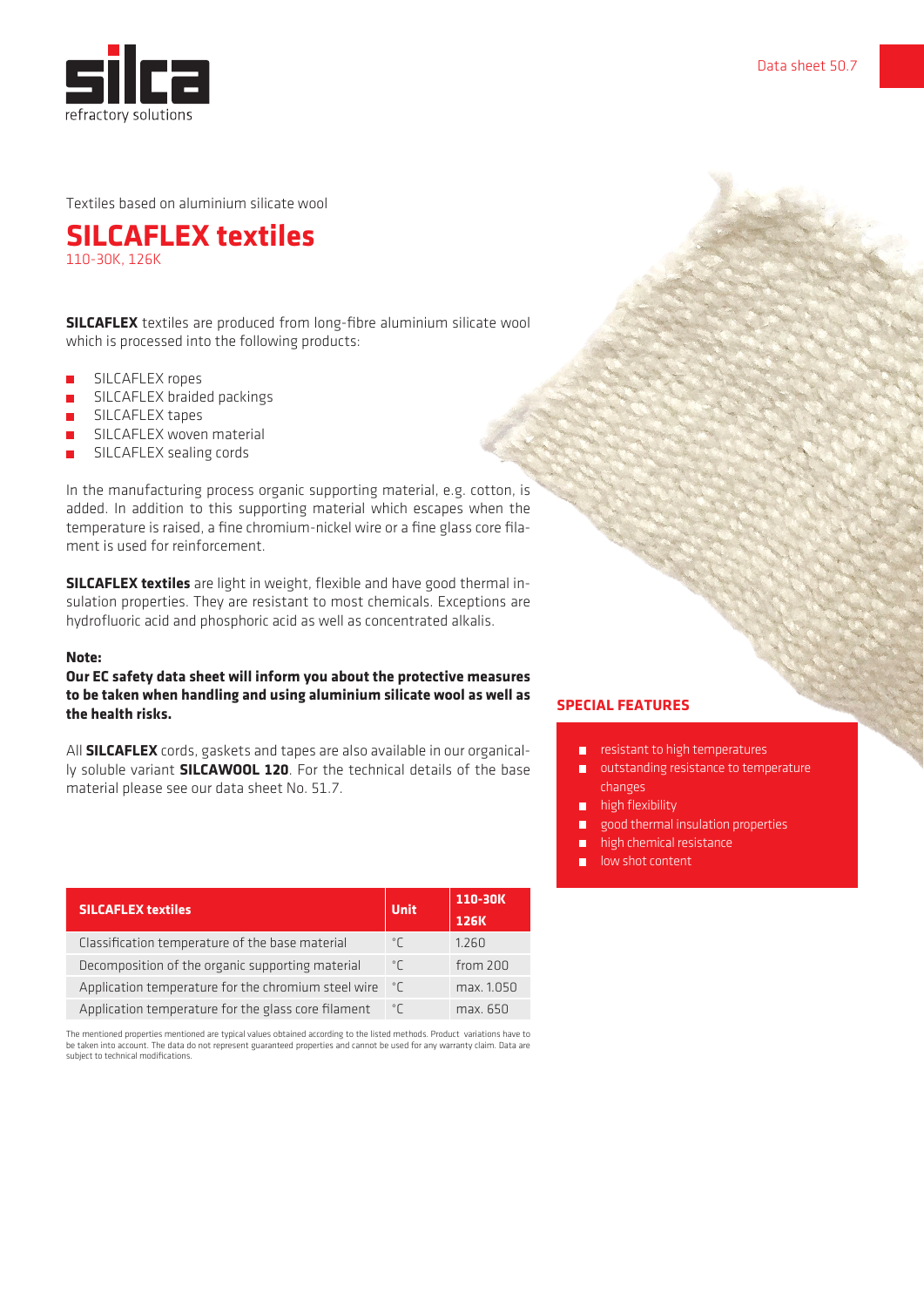# **SILCAFLEX textiles** 110-30K, 126K

#### **SILCAFLEX 126K ropes**

Loosely twisted with chromium wire or glass core filament (round)

| <b>Dimensions</b>                          | <b>Roll length</b> |
|--------------------------------------------|--------------------|
| $\varnothing$ 3 mm                         | 200 m              |
| $Ø$ 4 mm                                   | 150 m              |
| $\varnothing$ 5 mm                         | 100 m              |
| $06$ mm                                    | 100 m              |
| $08$ mm                                    | 100 m              |
| $Ø$ 10 mm                                  | 100 m              |
| $\varnothing$ 12 mm                        | 100 m              |
| $\varnothing$ 15 mm                        | 50 m               |
| $020$ mm                                   | 50 m               |
| Ø 25 mm                                    | 50 m               |
| Ø 30 mm                                    | 25 <sub>m</sub>    |
| $\emptyset$ 40 mm                          | 20 m               |
| $050$ mm                                   | 10 <sub>m</sub>    |
| Special dimensions and blanks available on |                    |
| request                                    |                    |

# **SILCAFLEX 126K braided packings**

Braided with chromium wire or glass core filament (square)

| <b>Dimensions</b>                          | <b>Roll length</b> |
|--------------------------------------------|--------------------|
| $5 \times 5$ mm                            | 100 m              |
| $6 \times 6$ mm                            | 100 m              |
| $8 \times 8$ mm                            | 100 m              |
| $10 \times 10$ mm                          | 50 m               |
| $12 \times 12$ mm                          | 50 <sub>m</sub>    |
| $15 \times 15$ mm                          | 50 m               |
| $20 \times 20$ mm                          | 30 m               |
| $25 \times 25$ mm                          | 30 <sub>m</sub>    |
| $30 \times 30$ mm                          | 10 <sub>m</sub>    |
| 35 x 35 mm                                 | 10 <sub>m</sub>    |
| 40 x 40 mm                                 | 10 <sub>m</sub>    |
| $50 \times 50$ mm                          | 10 <sub>m</sub>    |
| 60 x 60 mm                                 | 10 <sub>m</sub>    |
| Special dimensions and blanks available on |                    |
| request                                    |                    |

# **SILCAFLEX 126K braided packings**

Braided with chromium wire or glass core filament (round)

| <b>Dimensions</b>                          | <b>Roll length</b> |
|--------------------------------------------|--------------------|
| $Ø5$ mm                                    | 100 m              |
| $06$ mm                                    | 100 <sub>m</sub>   |
| $08$ mm                                    | 100 m              |
| $\emptyset$ 10 mm                          | 50 m               |
| $0/12$ mm                                  | 50 m               |
| $Ø$ 15 mm                                  | 50 m               |
| $020$ mm                                   | 30 m               |
| Ø 25 mm                                    | 30 m               |
| Ø 30 mm                                    | 10 <sub>m</sub>    |
| $040$ mm                                   | 10 <sub>m</sub>    |
| Ø 50 mm                                    | 10 <sub>m</sub>    |
| Ø 60 mm                                    | 10 <sub>m</sub>    |
| Special dimensions and blanks available on |                    |
| request                                    |                    |

**SILCA Service- und Vertriebsgesellschaft für Dämmstoffe mbH**